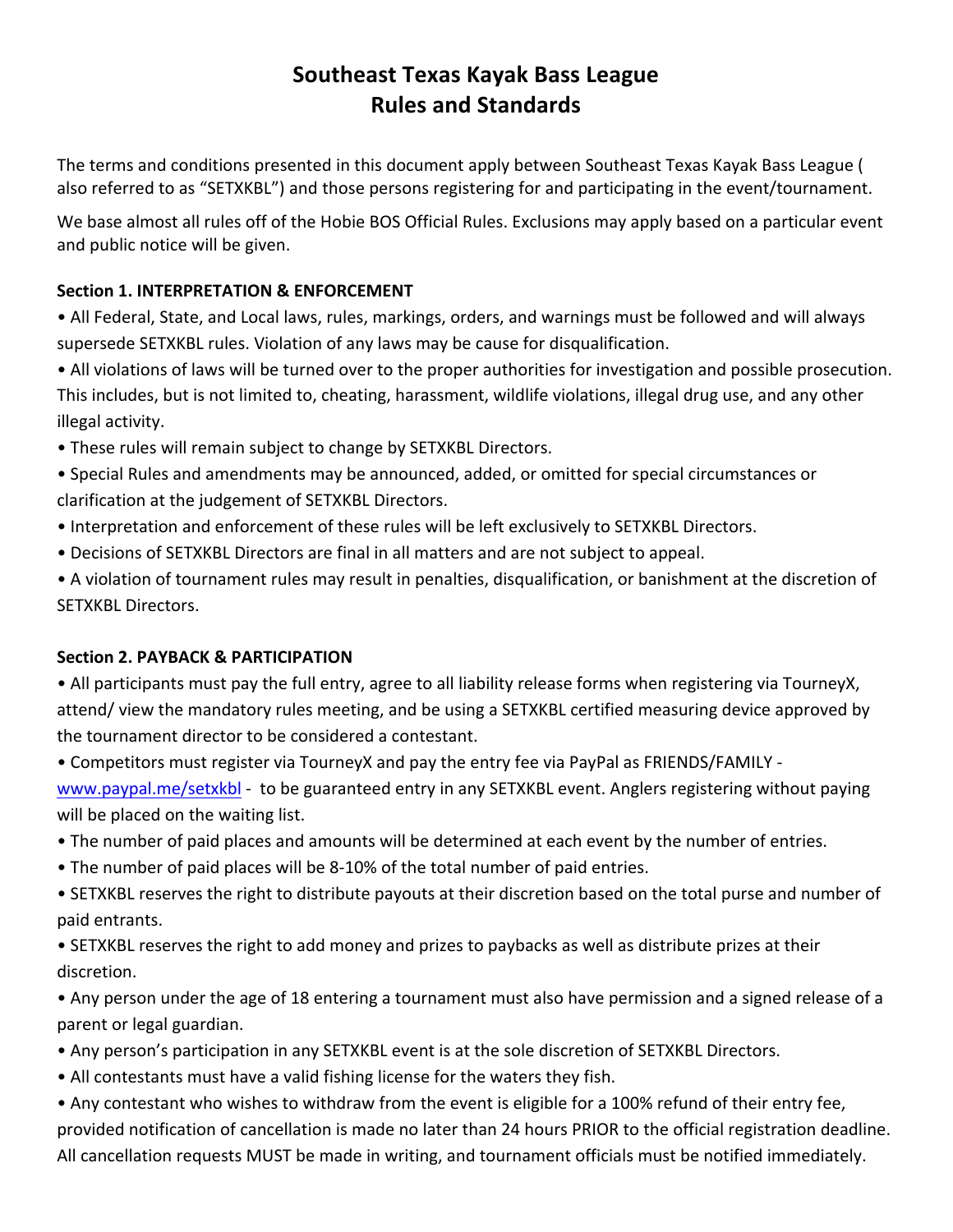• Registration deadline for a particular SETXKBL event will be the Friday before the event at 4:00PM, local time of the event headquarters.

• If a SETXKBL event is cancelled, angler's will be fully refunded, or the entry fee can be put towards another SETXKBL event. 

## **Section 3. OFF-LIMITS, PRACTICE AND COMPETITION**

• There will be an official OFF LIMITS beginning at 12:01AM the Monday prior to the event until 6:00AM on the Thursday prior to the event.

• Official Practice Period will begin at 6:00AM on the Thursday prior to the event and end at 5:00PM on the day before the event  $-$  typically Friday.

• Competitors must be off the water by 5:30PM on Friday's official practice day and may not enter tournament waters for any reason until the official tournament launch time.

• All time on water during official practice and tournament must be done in a vessel in accordance with Section 7: KAYAK REGULATION. Being in ANY boat not in accordance with Section 7: KAYAK REGULATION on tournament waters during the practice period, outside of an emergency or director approved job, will result in disqualification. 

• Motors: If the watercraft is legally licensed, electric motors will be permitted for PRACTICE AND TOURNAMENT USE. All state rules for motorized kayaks apply. Failure to comply, could result in disqualification. 

• Testing equipment on tournament waters after the Official Practice Period ends is not allowed and result in disqualification from the event.

### **Section 4. INFORMATION GATHERING**

• The purchasing of, or bartering for, information about locating or catching fish on tournament waters (other than through commercially available sources) is not permitted for 30 days prior through the conclusion of the event. 

• Any use of or communication with a guide or guide services pertaining to tournament waters within 30 days of the event is prohibited, other than through publicly available sources.

• During official tournament days, contestants may not solicit information about locating or catching fish on tournament waters from anyone except through publicly available sources. Quasi-public websites, blogs and/or social media pages set up for the specific purpose of sharing information with individuals or a small group of individuals are NOT publicly available sources.

• Any collaboration on or off the water with other competitors or non-competitors during the Official Practice Period or Tournament for any purpose is strictly prohibited.

### **Section 5. SAFETY**

• Safe boating practices must always be followed.

• Each contestant is REQUIRED to wear a fastened U.S. Coast Guard-approved personal flotation device while fishing from or maneuvering their kayak during SETXKBL tournament hours.

• All Kayaks must be equipped with emergency equipment as required by all Federal, State and Local Laws. This often includes a safety whistle and 360-degree light. Additionally, a Hi-Visibility flag flown on the kayak is recommended.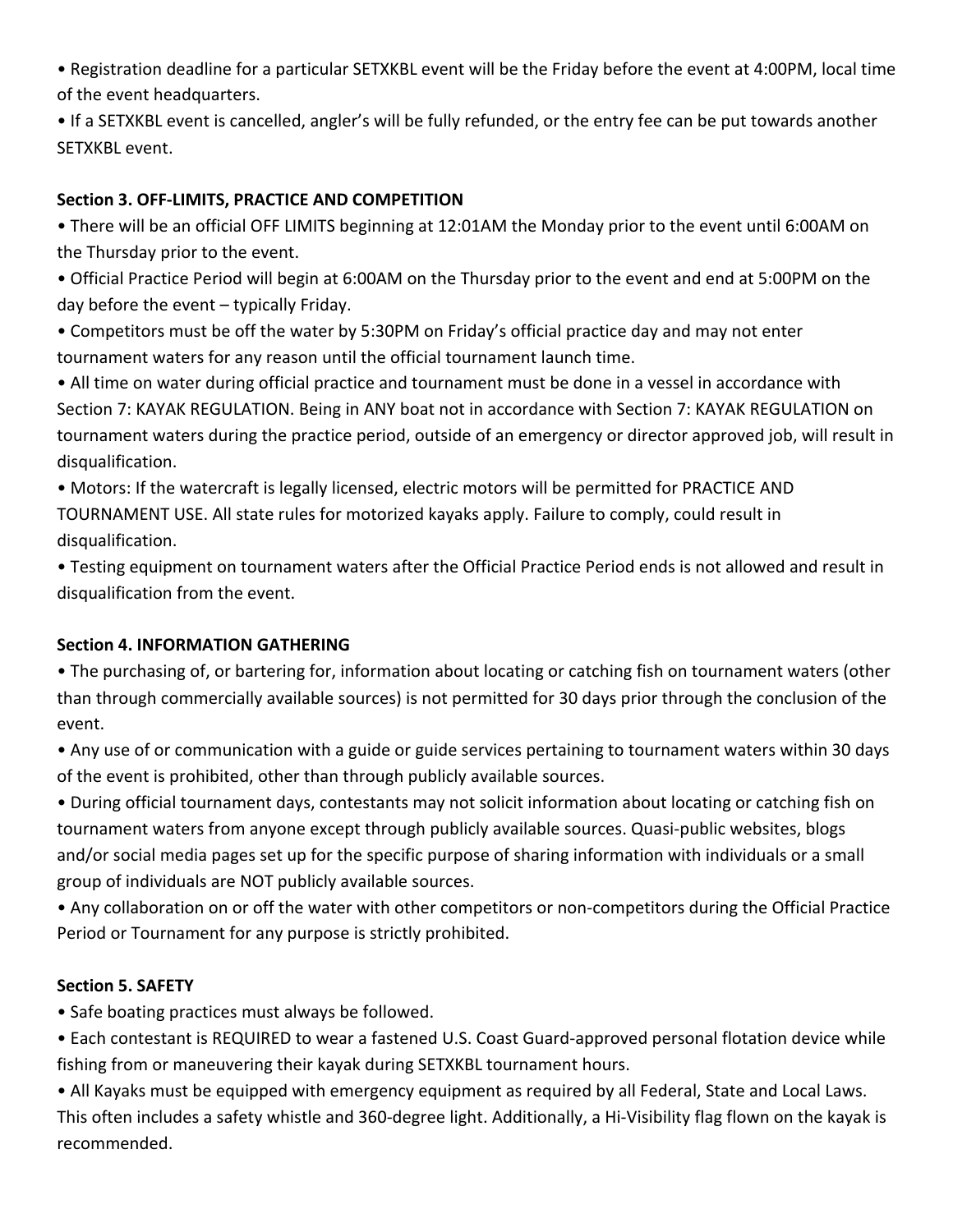• At the discretion of the tournament director, tournament days may be shortened, postponed, or canceled due to unsafe weather or water conditions.

• Competitors may leave their boat and seek shelter in bad weather or when danger is eminent.

• Competitors are expected to use sound judgement and are accountable for their own actions when faced with a potentially dangerous situation. (i.e., lightning, excessive wind, rough waters, recreational and commercial marine traffic, hunting areas, etc.)

#### **Section 6. SPORTSMANSHIP**

• All contestants are required to follow high standards of sportsmanship, courtesy, and conservation and to conduct themselves in a manner that will be a credit to themselves, sponsors, SETXKBL, SETXKBL sponsors, and the sport of fishing as well as SETXKBL efforts to promote the sport. Conduct not complying with these standards includes, but is not limited to, the following:

o Violation of or failure to comply with event or state rules and laws.

o Consumption of alcoholic beverages or any kind of illegal substance during tournament hours.

o Suspension/disqualification, probation or ban from any tournament or fishing organization.

o Verbal or physical abuse towards fellow competitors and tournament directors on or off the water during the official practice period through the tournament weekend.

o Blocking navigable waters from fellow competitors to pass thru.

o Working with a non-competitor to block other anglers or hold spots before or during tournament hours. 

o Any words, conduct or actions reflecting unfavorably upon efforts to promote safety, sportsmanship, fair competition, and compliance with tournament rules.

o Failure to comply with standards set forth in the first sentence of Section 6.

• Smoking must be done away from SETXKBL Directors and large groups of anglers. Please be respectful of others. 

• In case of any conduct not complying with the standards outlined above, SETXKBL shall have the right to refuse an registration to compete or to deny a confirmed registration to compete by returning the entry fee, and to disqualify a contestant or impose any penalty outlined in section 1.

### **Section 7. KAYAK REGULATION**

• During the Official Practice Period and Tournament, all Kayaks/ SUPs/vessels must be human or electric motor powered. No gas powered vessels are allowed.

• Eligible vessel must be at least 9 foot in length and no longer than 18 foot.

• Catamaran style personal fishing vessels complying with all other regulations will be eligible.

- No "Homemade" Kayaks will be permitted.
- The use of manual or motorized anchor system is permitted.

• Mother-shipping, tethering/holding or any on-water transportation coordination with a non-competitor is strictly prohibited unless approved by SETXKBL Directors within emergency situations.

• By officially entering, contestants agree to submit their vessel to an inspection by SETXKBL personnel.

### **Section 8. PERMITTED FISHING METHODS**

• All bass must be caught alive in a conventional sporting manner by the angler.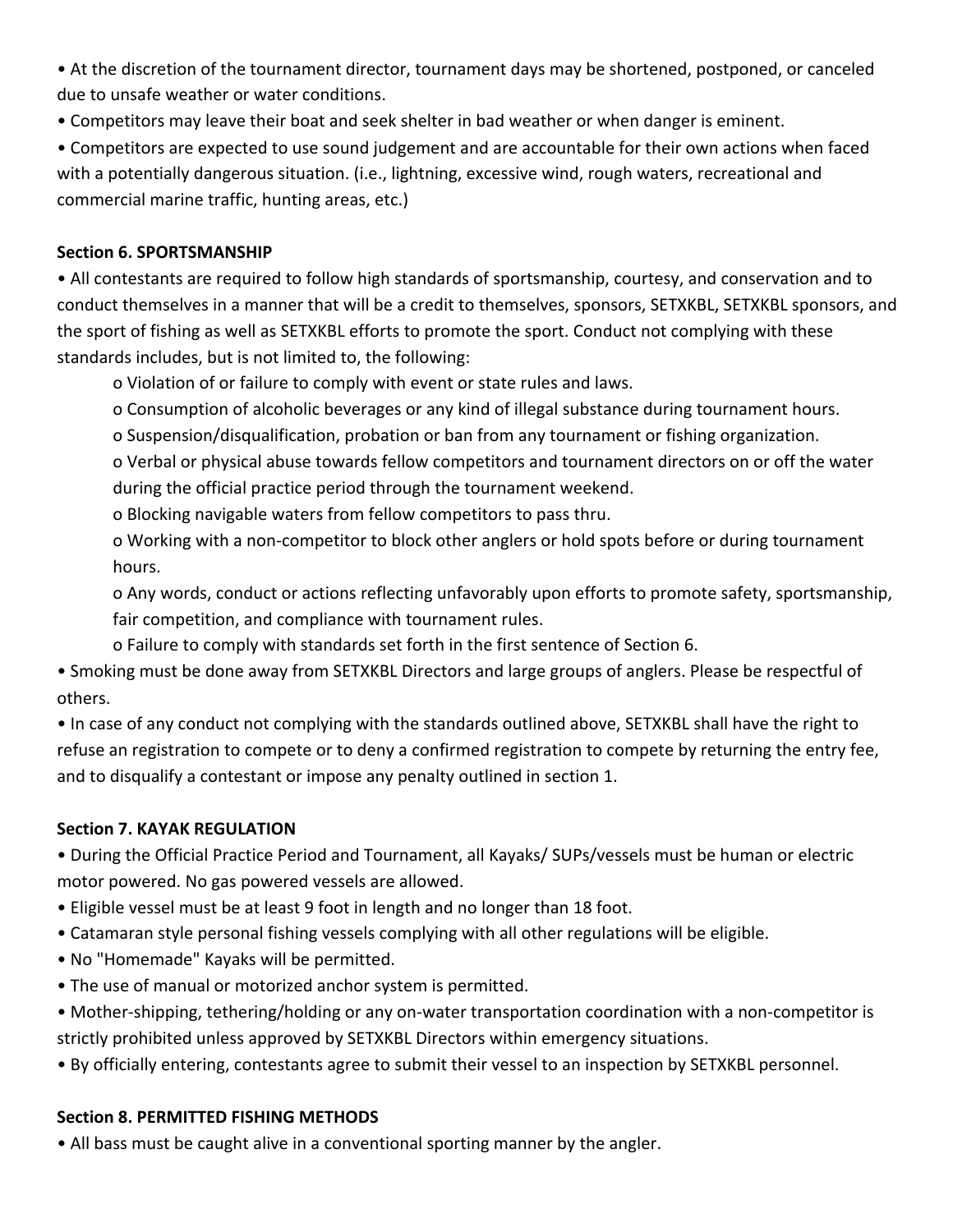- All lures must adhere to state regulations.
- Only artificial lures may be used, except pork trailers and biodegradable soft baits are allowed.
- Alabama rigs and similar umbrella-type rigs are considered one lure and are only limited by the laws within the state they are fishing.
- Only ONE fishing rod may be used at a time.
- Each cast must be completed before another cast is allowed and there can never be more than one lure from one rod actively fishing in the water at any time.
- Trolling as a method of fishing is NOT allowed. Long-lining and drifting with current/wind are allowed.
- Trolling is defined as directly using the vessel's propulsion to present a lure.
- All bass caught while sight-fishing must be hooked inside the mouth.
- No fish are to be kept on stringers. Non-penetrating, fish gripping devices are acceptable to temporarily hold fish in the water. • An angler's catch must be safely released before casting or fishing may resume.

## **Section 9. PERMITTED FISHING LOCATIONS**

• Restrictions, designated launch points, official tournament waters, and other location mandates may be issued for events.

• Contestants may fish anywhere on eligible tournament waters that are available to the public and accessible by kayak except areas posted or otherwise designated as "off-limits," "no boats," "keep out," "restricted," "no trespassing" or "no fishing" (or similar language or markings intended to restrict public access) by SETXKBL, commercial property owners and/or local, state, or federal officials.

- Any NAVIGABLE waters from a main lake is considered tournament waters.
- All fishing must be conducted from inside the kayak unless otherwise stated by tournament officials.
- At no time may a contestant leave the kayak to land a fish, photograph/submit a fish or to make the kayak more accessible to fishing waters.
- The cutting of trees, bushes and/or logs after the end of the Practice period and/or the removal of official local, state, or federal barricades at any time to make an area more accessible by kayak is strictly prohibited and may result in disqualification from the tournament.
- Boats may never be tethered to on-water markers like buoys or safety signs.
- The use of cables, ropes, chains or any type of block and tackle system to maneuver a kayak into fishing waters is strictly prohibited.
- Portaging is prohibited unless posted otherwise. Competitors must be able to motor, pedal and/or paddle in AND out of an area for it to be considered tournament waters.

## **Section 10. SCORING**

• Scoring is determined by length using 1/4-inch increments of each contestant's catch during each tournament day via the Catch, Photograph, and Release (CPR) method.

- Competitors will be provided with a unique identifier for each tournament day.
- The five longest verified lengths of individual fish will be totaled for the anglers score each day.
- The contestant with the highest total score at the conclusion of the event is the winner.
- Rounding will be down and to the nearest 1/4-inch.

• Only the Black Bass Species consisting of the following: Largemouth, Spotted, Shoal and Smallmouth bass and any hybrid of the above are accepted species.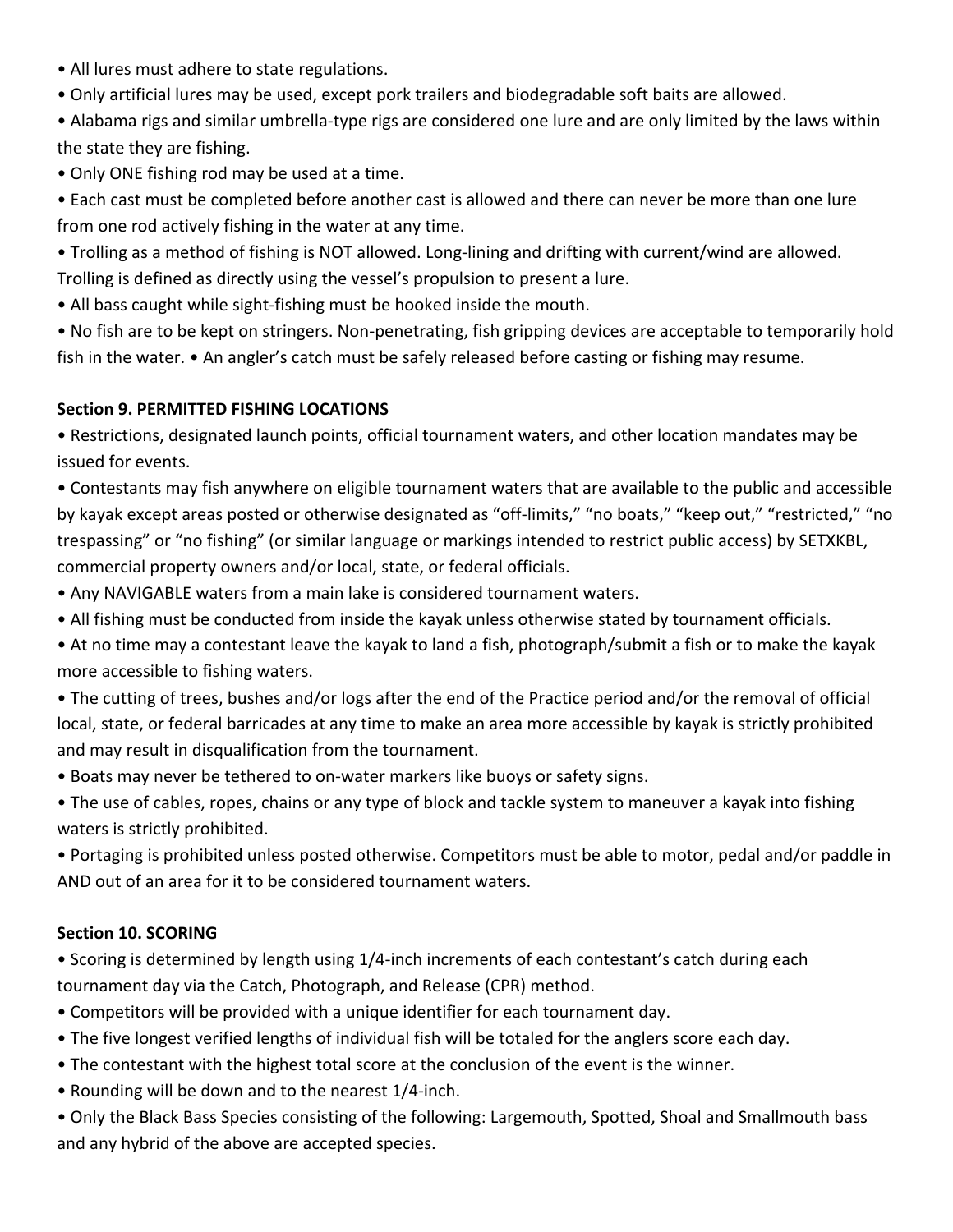- All fish must measure a minimum of 12", unless otherwise specified for individual events. Bass submitted that fail to measure 12" with mouth completely closed will not be scored.
- A submitted fish will only count once to an angler's aggregate score for all days of the tournament.
- Only fish submitted on an approved measuring device will be scored.

### **Section 11. MEASURING DEVICE**

• Ketch Board Models - X, Carbonite, 26"/32" Original - are the mandatory and official measuring devices for the Southeast Texas Kayak Bass League.

• Contestants are expected to bring their own measuring device. Those devices may be inspected at any time by SETXKBL personnel.

• Anyone found to be using a measuring device that is determined to be illegal will be disqualified from the tournament. 

• A clean measuring device is expected to ensure we can give you a proper score.

## **Section 12. PHOTO CRITERIA**

• Anglers must be able to submit their photos to our tournament submission application. There will be no manual submissions unless an issue arises within the scoring application.

• Each fish photo must include all the following criteria to avoid penalties or disqualification:

o The entire Bass, from the tip of the lip to the end of the tail, on an approved measuring device, while in a tournament legal vessel.

o Bass must be laying with the tip of the lip against the post end of the measuring device. Measuring device post must be visible.

- o The mouth of the Bass must be CLOSED COMPLETELY.
- o The tail of the Bass must be lying flat on the board and will be measured to the longest point.
- o Pinching the tail is permitted.
- o Bass orientation must be facing to the left, tail to the right, belly toward the angler.
- o Measuring device markings must be clearly visible. Including the actual numbers.
- o Assigned unique identifier's number must be clearly visible.
- o One overhead photo shot frame (not shot at a drastic angle).
- o Fish must be clear of any holding devices including fishing lure or hook.
- o Lip, eye, and tail cannot be obstructed in the photo, even by your hand or identifier.
- o Hand or fingers must not be under or in the gill plate.

• If a fish has a visibly glossy eye or odd markings, we ask that the competitor take video of that fish to prove it is alive, showing it going from the board to the water and actively swimming away.

• Any questionable issues with a fish should be immediately brought to the attention of SETXKBL personnel.

• Quality of the photo submitted is the responsibility of the angler. \*\*All criteria above must be met, or the photo may not be scored\*\*

### **Section 13. TIES**

• Ties between anglers will be automatically broken by big bass.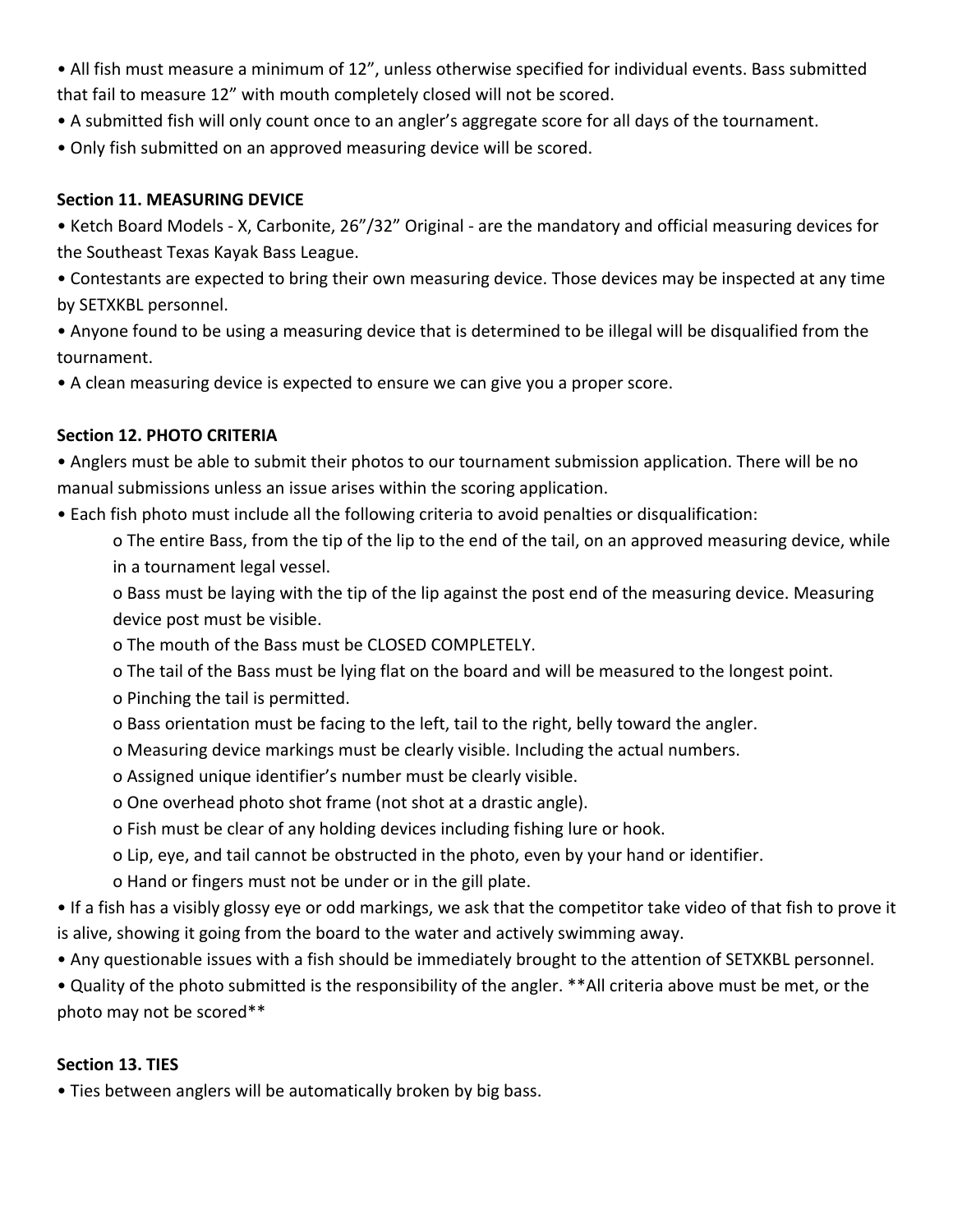• Big Bass ties will be broken by next legal largest fish over all days of the tournament, and so on, until the tie has been resolved. If a tie still exists, the winner will be determined by earliest photo submitted of their largest fish.

### **Section 14. TRUTH VERIFICATION TEST**

• Each contestant agrees to submit, by registering for this tournament, to a polygraph or voice stress analysis examination and to abide by its conclusion.

- Consumption of alcohol or any mind-altering substance is strictly prohibited prior to a truth verification test.
- Refusal to participate in the polygraph or voice stress analysis examination will result in disqualification from the tournament.
- Failure to pass an examination, if administered, can result in disqualification from the tournament.

• Truth verification tests will be used at SETXKBL's sole discretion, and the determination of the meaning of the results will be made solely by SETXKBL personnel.

## **Section 15. PENALTIES (for Reference Only)**

- Mouth cracked or slightly open .5" deduction
- Mouth blatantly open- 1"-2" deduction
- Lip or tail not touching board: No score
- BOS Tournament Director will judge fish and apply penalties in fairness at their discretion

## **Section 16. PROTESTS AND REPORTING PROCEDURES**

• All protests must be submitted in writing to SETXKBL personnel, during event hours or within 24 hours of the announcement of the official results and submission photos are made available. The protester also agrees that if there is a question of verifying the charge of a protest that he or she may be subject to take a polygraph and agree to testify in a court of law if necessary.

### **Section 17. RULE CONSISTENCY AND SHARING**

• These rules were developed from the culmination of many national events and a collective collaboration of tournament directors over many years. They are public for your viewing in SETXKBL events and we encourage them being shared and used to help create a uniformity in our sport and spread the knowledge of proper practices for this style of competitive fishing. We thank Hobie BOS for providing simplified rules/standards that we are able to piggyback off of.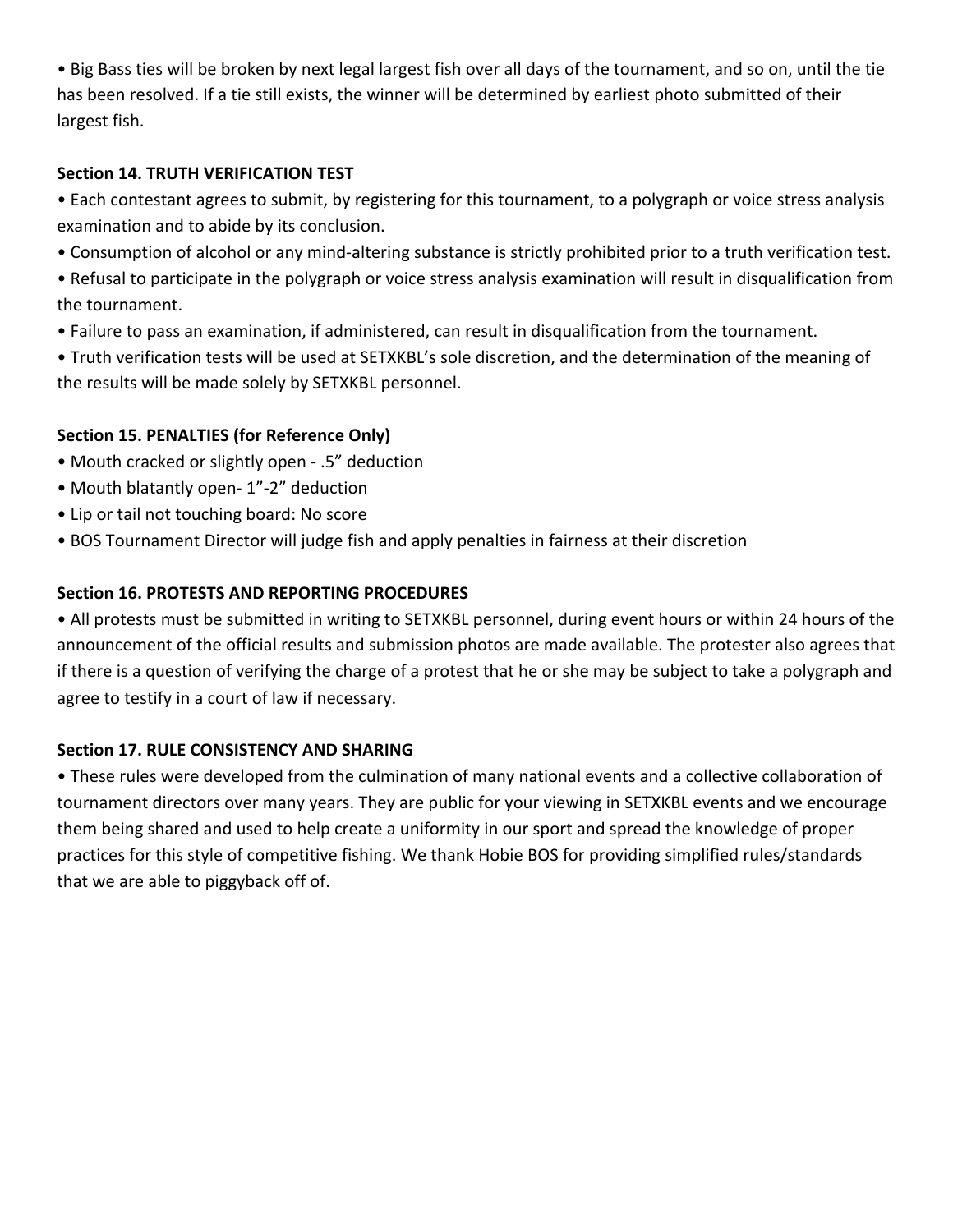## **Entry Fees & Payout Scale**

Regular Season Tournament - \$75

Optional \$10 Big Bass Side Pot

\$75 Tournament Entry Fee Breakdown

\$60 - Tournament Pot

- \$5 TourneyX Fee
- \$3 AOY Pot
- \$3 Classic Pot
- \$4 Admin Fees

Top 10% paid out up to 8 spots Exceptions to this will be made if field is 110+.

**Classic Championship Info**

Entry Fee - \$250 \$250 Tournament Entry Fee Breakdown

\$215 - Tournament Pot

\$20 - Big Bass

\$5 - TourneyX Fee

\$10 - Admin Fees

Top 3 paid out for Classic

### **AOY Series**

• Optional \$25 AOY Series entry fee (\$15 to AOY Pot, \$10 to prize items) must be paid before you receive points for any event, you will not receive points for previous events if you weren't already signed up.

• Top 2 AOY anglers will receive cash and prizes

Scoring will be based on a points system. AOY points will be awarded to each participant based on placement at each event.

• If a participant does not fish an event, they will receive no points. If a participant fishes an event but does not record a catch, they will be awarded 40 points less than the lowest placing AOY Series angler with a recorded catch.

• You will be awarded points based on where you finish at each event - 1st receives 200, 2nd receives 199, and so on.

• You will be allowed 1 drop – your best 5 finishes will be added up going into the Classic Championship.

• Points will be awarded for the Classic Championship.

• The top 40 anglers in the AOY Series will qualify for the championship event. The Top 5 from each event will also automatically qualify for the Championship. Roll-downs will be implemented as needed.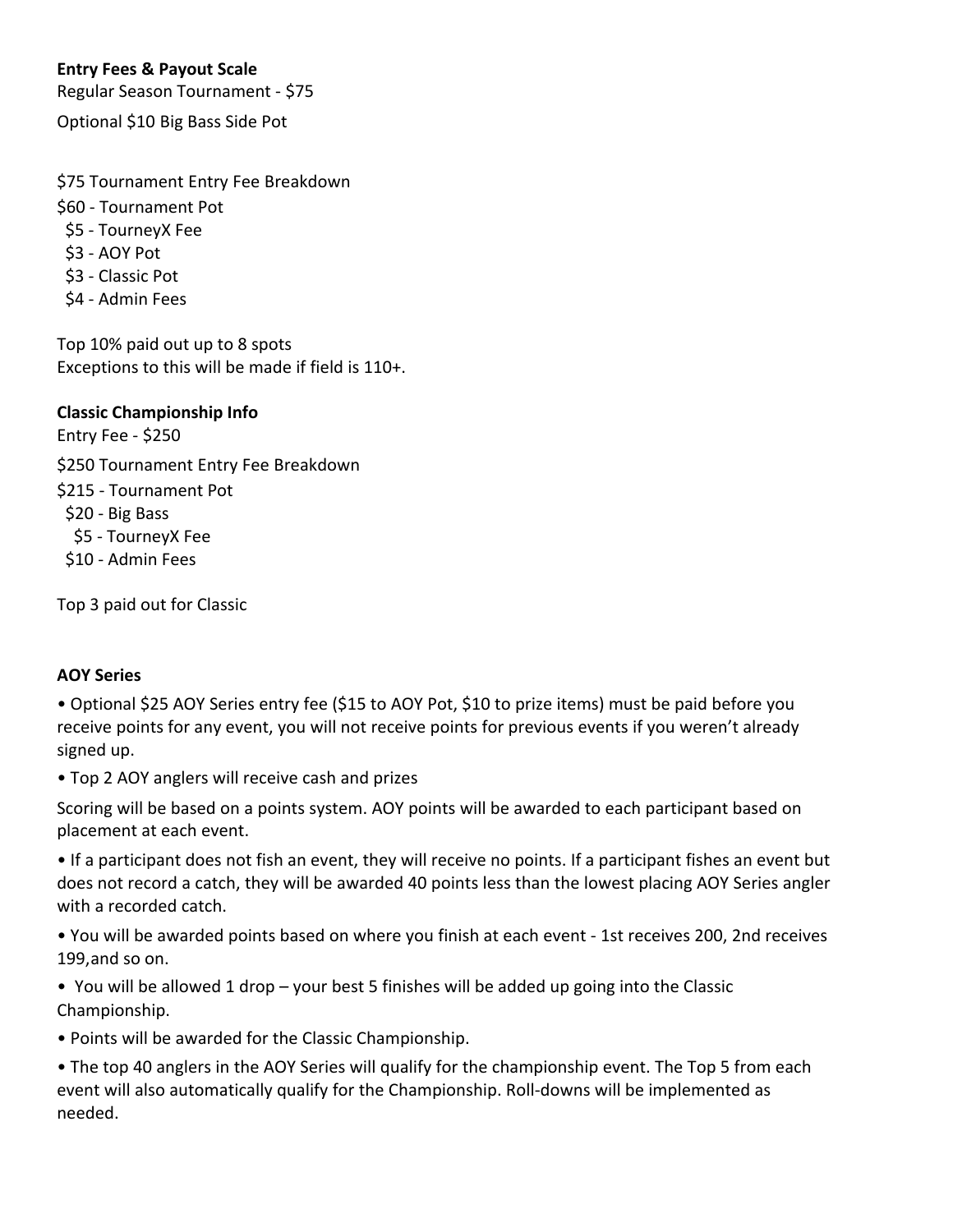1. Waivers and Releases – As a condition of participation in a Competition, and by virtue of registering for the Competition, each Competitor agrees to accept the terms and condition of the Southeast Texas Kayak Bass League Waiver and Release of Liability Agreement (below). This Agreement absolves all parties from responsibility and threatof litigation in the case of injury, loss, or death sustained by a Competitor in the Event. Registrants under the age of 18 must have their waiver/release form signed by the parent or adult guardian who will accompany them throughoutcompetition. A printed copy of the Kayak Bass Fishing Waiver and Release Form (below) is available at the Event HQ Check-in Table and must be signed and on file before a registrant is eligible to compete.